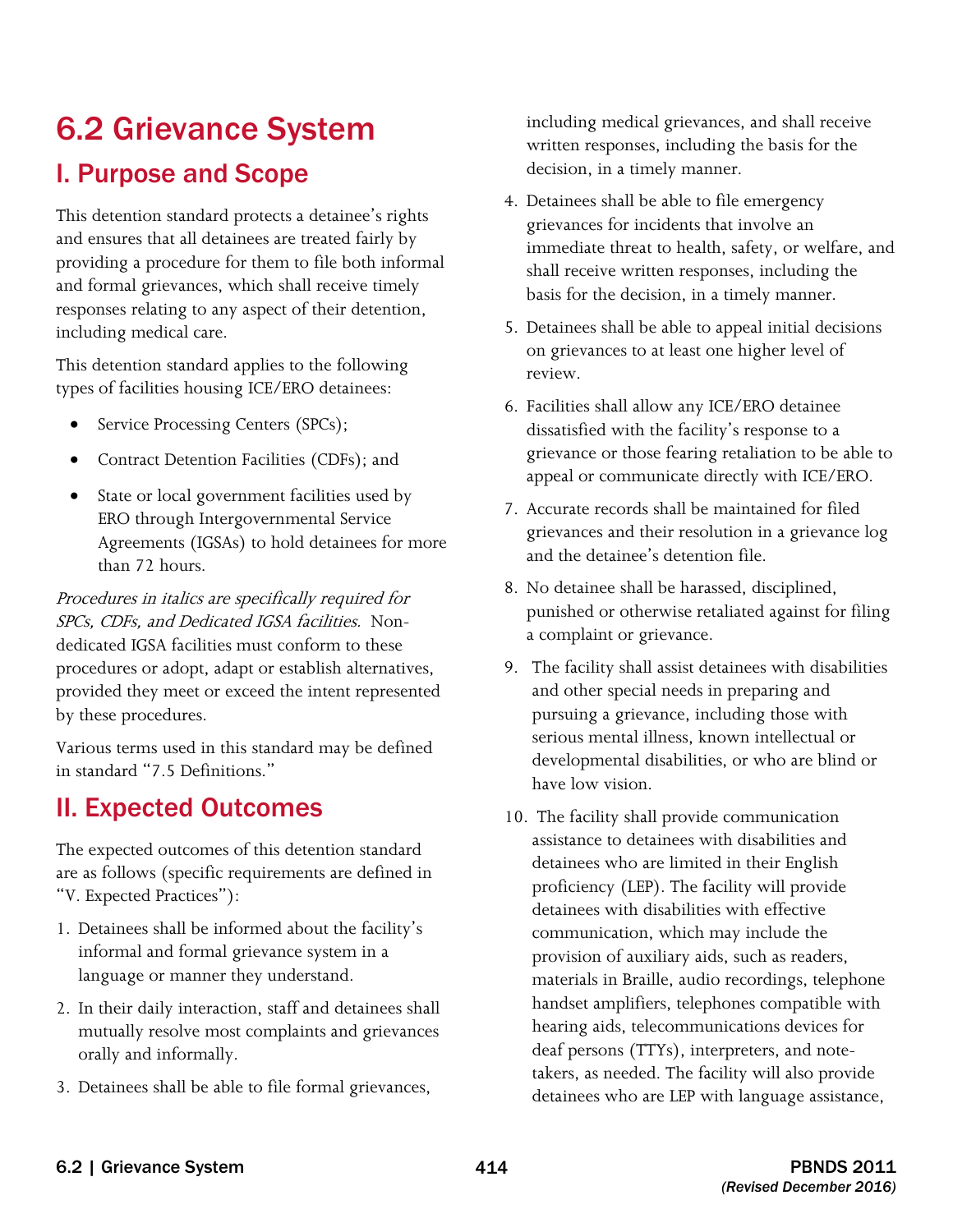including bilingual staff or professional interpretation and translation services, to provide them with meaningful access to its programs and activities.

All written materials provided to detainees shall generally be translated into Spanish. Where practicable, provisions for written translation shall be made for other significant segments of the population with limited English proficiency.

Oral interpretation or assistance shall be provided to any detainee who speaks another language in which written material has not been translated or who is illiterate. III. Standards Affected

This detention standard replaces "Detainee Grievance Procedures" dated 12/2/2008.

## IV. References

American Correctional Association, Performancebased Standards for Adult Local Detention Facilities, 4th Edition: 4-ALDF-2A-27, 6A-07, 6B-01.

ICE/ERO Performance-based National Detention Standards 2011:

- "2.13 Staff-Detainee Communication"
- "5.1 Correspondence and Other Mail."

"Standards to Prevent, Detect, and Respond to Sexual Abuse and Assault in Confinement Facilities," 79 Fed. Reg. 13100 (Mar. 7, 2014).

## V. Expected Practices

## A. Written Procedures Required

Each facility shall have written policy and procedures for a detainee grievance system that:

- 1. establish a procedure for any detainee to file an informal or formal grievance;
- 2. establish a procedure to track or log all ICE detainee grievances separately from other facility

populations;

- 3. establish reasonable time limits for:
	- a. processing, investigating and responding to grievances;
	- b. convening a grievance committee (or actions of a single designated grievance officer) to review formal complaints; and
	- c. providing written responses to detainees who filed formal grievances, including the basis for the decision;
- 4. ensure a procedure in which all medical grievances are received by the administrative health authority within 24 hours or the next business day, with a response from medical staff within five working days, where practicable;
- 5. establish a special procedure for time-sensitive, emergency grievances, including having a mechanism by which emergency medical grievances are screened as soon as practicable by appropriate personnel;
- 6. ensure each grievance receives appropriate review;
- 7. provide at least one level of independent appeal that excludes individuals previously involved in the decision making process for the same grievance;
- 8. include guarantees against reprisal; and
- 9. ensure information, advice and directions are provided to detainees in a language or manner they can understand, or that interpretation/translation services are utilized.

## B. Informing Detainees about Grievance **Procedures**

 admittance, a copy of the detainee handbook and The facility shall provide each detainee, upon local supplement (see also standard "6.1 Detainee Handbook"), in which the grievance section provides notice of the following: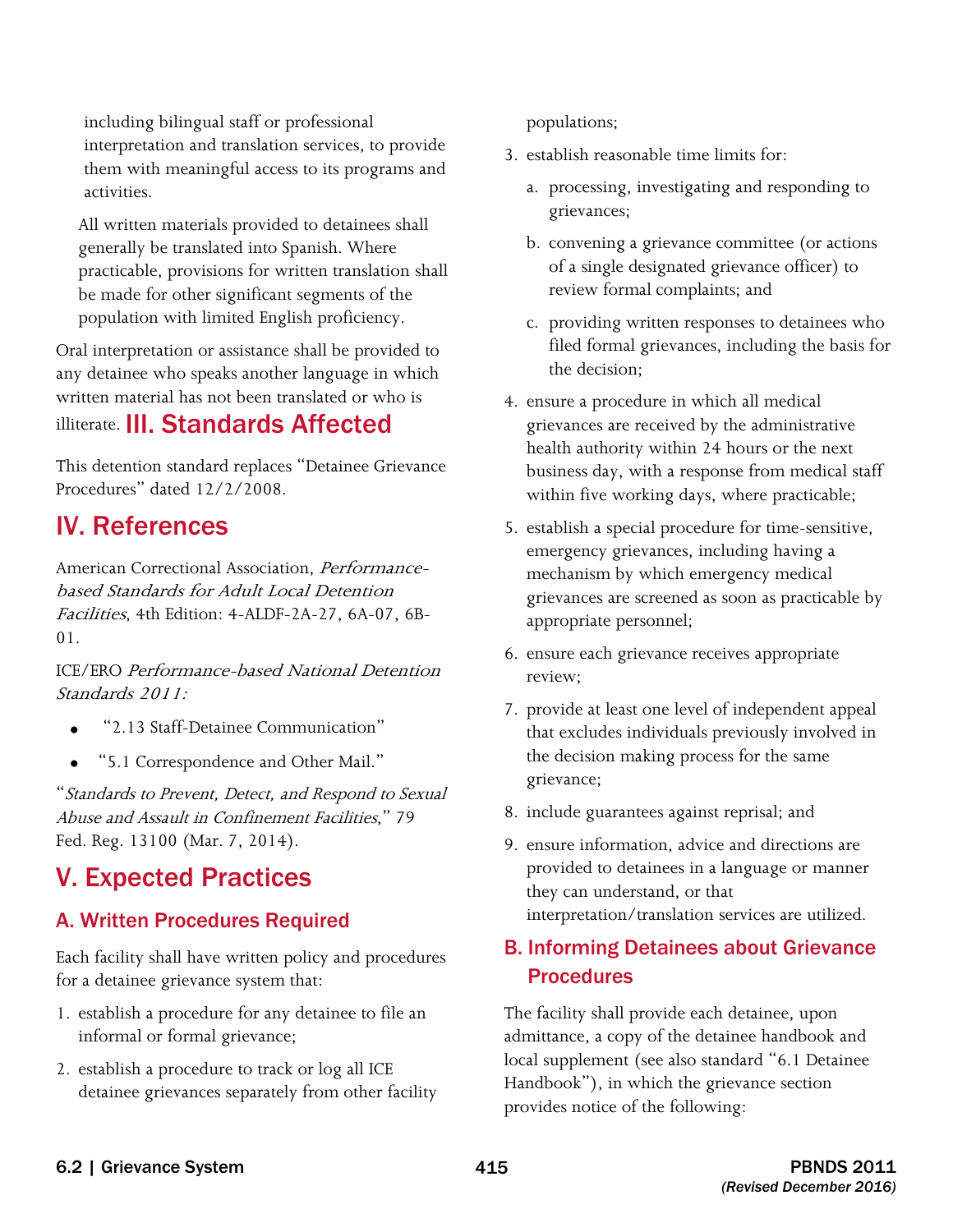- 1. The expectation that, to the greatest extent possible, complaints and grievances shall be handled orally and informally by staff in their daily interaction with detainees (at all times, the detainee shall be granted the right to file a formal grievance and pursue the formal grievance process);
- 2. The right to file a grievance, including medical grievances, both informal and formal;
- 3. The process for filing emergency grievances;
- 4. The procedures for filing and resolving a grievance, including the availability of assistance in preparing a grievance (assistance for detainees with impairments or disabilities, interpretation/translation services for detainees with limited English proficiency (LEP) and assistance for detainees with limited literacy);
- 5. The procedures for filing and resolving an appeal, including the right to appeal to specified higher levels if the detainee disagrees with the lower decisions;
- 6. The procedures for contacting ICE/ERO to appeal a decision;
- 7. The policy prohibiting staff from harassing, disciplining, punishing or otherwise retaliating against any detainee for filing a grievance or contacting the Office of the Inspector General (OIG); and
- 8. The opportunity at any point to file a complaint directly to the Department of Homeland Security (DHS) OIG about staff misconduct, physical or sexual abuse or civil rights violations; complaints may be filed by calling the DHS OIG Hotline at 800-323-8603 or by writing to: Department of Homeland Security Attn: Office of the Inspector General Washington, DC 20528

#### C. Grievance Procedures

#### 1. Informal Grievances

Informal grievance resolution offers a detainee the

opportunity to expediently resolve his/her cause for complaint before resorting to the more timeconsuming written formal procedure. Staff at every facility shall make every effort to resolve a detainee's complaint or grievance at the lowest level possible, in an orderly and timely manner.

 informally present the issue of concern (as addressed The facility administrator, or designee, shall establish written procedures for detainees to orally and in standard "2.13 Staff-Detainee Communication"). Upon request, additional assistance will be provided for detainees with impairments or disabilities, interpretation/translation services for detainees who are LEP, and assistance for detainees with limited literacy. Detention facility staff is encouraged to provide assistance if a detainee cannot properly communicate their concern.

A detainee is free to bypass or terminate the informal grievance process at any point and proceed directly to the formal grievance stage.

If an informal grievance is resolved, the employee need not provide the detainee written confirmation of the outcome, but shall document the result for the record in the detainee's detention file and in any logs or data systems the facility has established to track such actions.

Staff members who receive a detainee's informal complaint or grievance shall:

- a. attempt to resolve the issue informally, if the issue is within his/her scope of responsibility; or
- b. notify the appropriate supervisor of the grievance as soon as practical.

 The supervisor may try to resolve the matter or advise the detainee to initiate a written grievance.

 If the grievance is resolved at this informal level, the detention file and in the facility's grievance log. individual who resolved the issue shall document the circumstances and resolution in the detainee's

#### 2. Emergency Grievances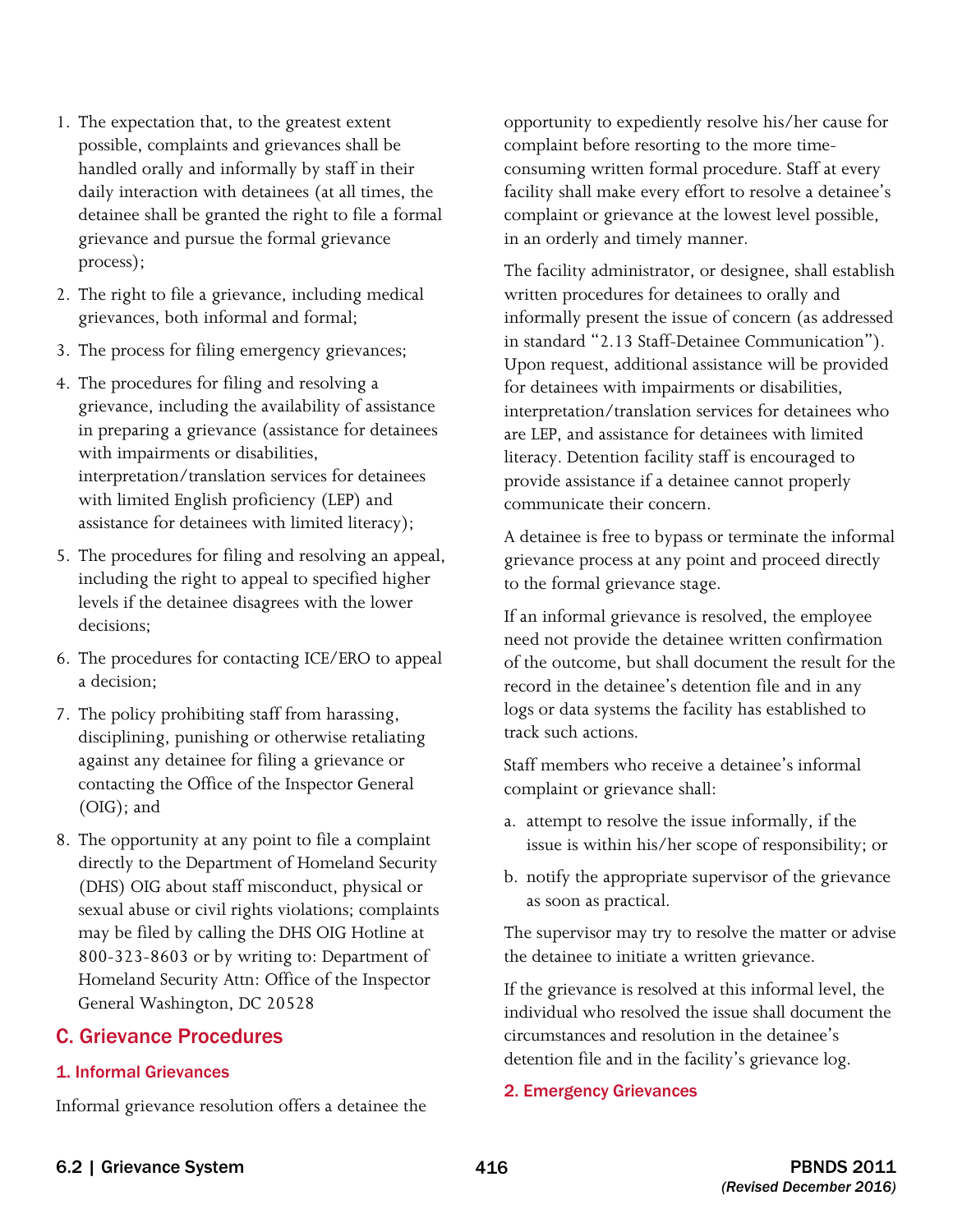Each facility shall implement written procedures for identifying and handling a time-sensitive emergency grievance that involves an immediate threat to health, safety or welfare. Written procedures shall also cover urgent access to legal counsel and the law library. All staff shall be trained to respond appropriately and in an expeditious manner to emergency grievances. Once the receiving employee determines that the detainee is raising an issue requiring urgent attention, emergency grievance procedures shall apply. Translation and interpretation services shall be made available to those who need it.

 the facility administrator or their designee. If these personnel are not available, a shift supervisor may be Emergency grievances may be brought by a detainee to a designated grievance officer (GO) or directly to informed of the complaint.

 complaint, the name of the detainee and the action A report of the grievance, including the nature of the taken to resolve the issue, shall be prepared in written form and forwarded to the facility administrator, or designee.

If the facility administrator determines that the grievance is not an emergency, standard grievance procedures shall apply.

All emergency grievance reports, to include the circumstances of the grievance and the resolution, shall be placed in the detainee's detention file and documented in the facility's grievance log.

Medical emergencies shall be brought to the immediate attention of proper medical personnel for further assessment. If it is determined that it is not a medical emergency, standard grievance procedures shall apply.

#### 3. Formal Written Grievances

 complaint. The facility may not impose a time limit The detainee may file a formal grievance at any time during, after, or in lieu of lodging an informal on when a detainee may submit a formal grievance.

In preparing and pursuing a grievance, the facility administrator, or designee, shall ensure procedures are in place to provide the assistance to detainees with impairments or disabilities,

interpretation/translation services for detainees who are LEP, and assistance for detainees with limited literacy.

Facility grievance procedures shall be communicated to a detainee in a language or manner the detainee can understand. All written materials provided to detainees shall be translated into Spanish. Where practicable, provisions for written translation shall be made for other significant segments of the population with limited English proficiency.

Staff shall provide the number of forms and envelopes requested by the detainee. Within reason, detainees are not limited in the number of forms and envelopes they may request.

Each facility shall establish three levels of formal grievance review. These reviews shall consist of: 1) GO review; 2) grievance appeals board (GAB) review; and 3) appellate review. ICE will issue guidance on the designation of representatives and additional guidelines for conducting hearings.

- a. Grievance Procedure Guidelines
	- 1) To prepare a grievance, a detainee may obtain assistance from another detainee, the housing officer or other facility staff, family members or legal representatives. Staff shall take reasonable steps to expedite requests for assistance from these other parties.
	- 2) Another detainee, facility staff, family member, legal representative or nongovernmental organization may assist in the preparation of a grievance with a detainee's consent.
		- a) If the detainee claims that the issue is sensitive or that his/her safety or wellbeing may be jeopardized if others in the facility learn of the grievance, the detainee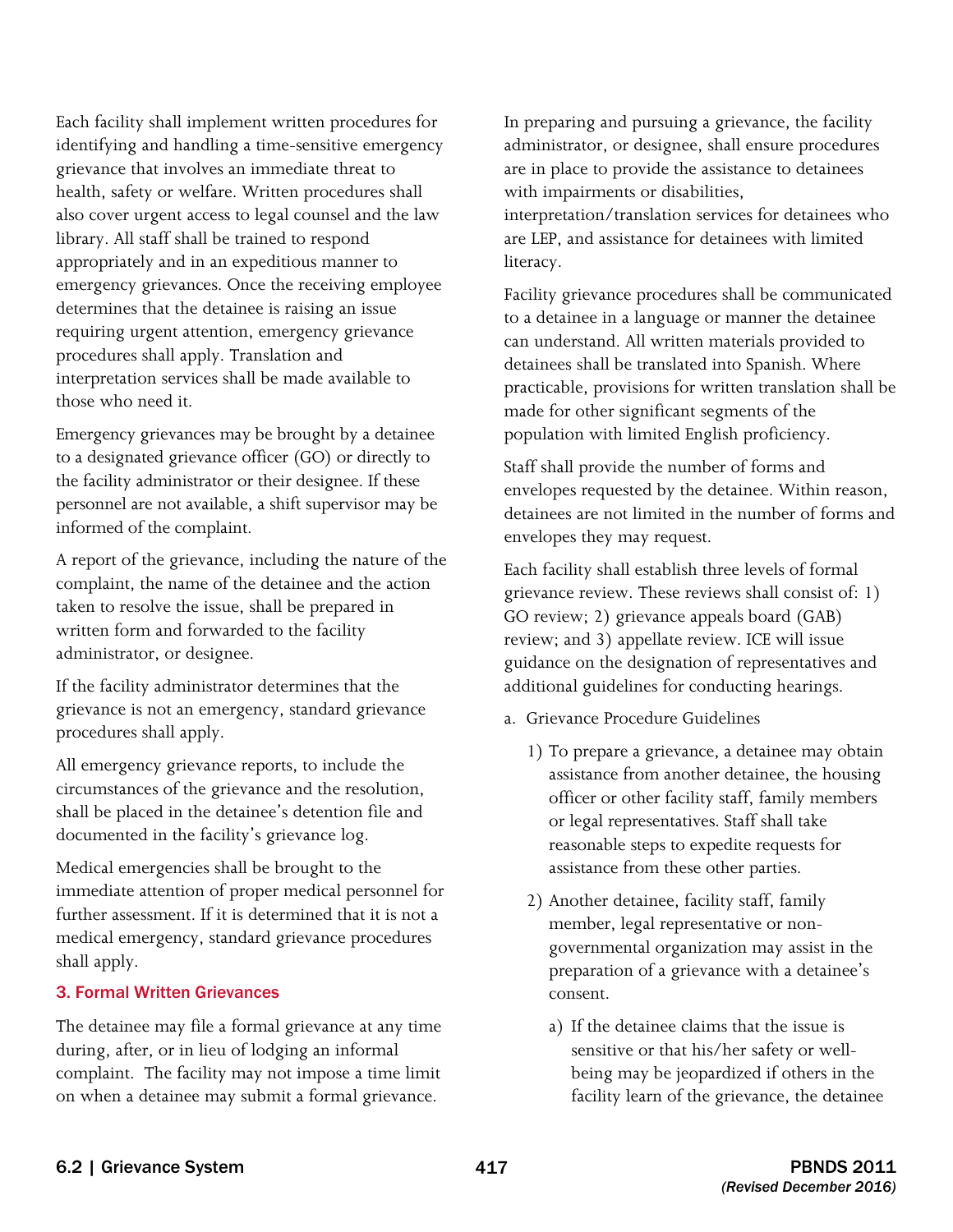must:

- • describe in the grievance the reason for circumventing standard procedures; and
- be given the right to seal the grievance in an envelope clearly marked "sensitive" or "medically sensitive," and submit it directly to the facility administrator, administrative health authority or designee.
- b) Each grievance form shall be delivered by authorized facility personnel (not detainees) without being read, altered or delayed.

#### b. Grievance Process

- 1) GO review
	- a) Designated GO shall conduct the initial adjudication of a formal or informal grievance.
	- b) Detainee shall be provided with a written or oral response within five days of receipt of the grievance.
	- c) GO or designee shall note the grievance log with the following information:
		- date grievance filed;
		- name of detainee that filed grievance;
		- nature of the grievance;
		- • date decision provided to detainee; and
		- • outcome of the adjudication.
- 2) GAB review
	- a) The detainee shall have the option to file an appeal if the detainee is dissatisfied with a GO decision, and shall be informed of that option.
	- b) The designated members of the GAB shall review and provide a decision on the grievance within five days of receipt of the

appeal. The GAB shall not include any individuals named in the grievance.

- c) The GAB shall issue a written decision to the detainee in all cases.
- d) The GAB shall note the grievance log with the following information:
	- date appeal filed;
	- name of detainee that filed grievance;
	- nature of the grievance;
	- name of the GO that conducted the initial adjudication;
	- date decision provided to detainee; and
	- outcome of the adjudication.
- e) Officials previously involved in adjudicating the grievance shall not participate on the GAB.
- f) If the grievance involves a medical issue, at least one member of the GAB shall be a medical professional.
- g) If the outcome of the appeal is unfavorable to the detainee, the GAB shall forward the grievance and all supporting documentation to the facility administrator within 24 hours of issuing a decision.
- 3) Appellate Review
	- a) The detainee shall have the option to file an appeal if the detainee is dissatisfied with a GAB decision, and shall be informed of that
	- shall review the grievance appeal and issue option. b) The facility administrator, in some cases in conjunction with the Field Office Director, a decision within five days of receipt of the appeal. A written decision shall be issued to the detainee in all cases and forwarded to the Field Office Director.
	- c) The appellate reviewer shall note the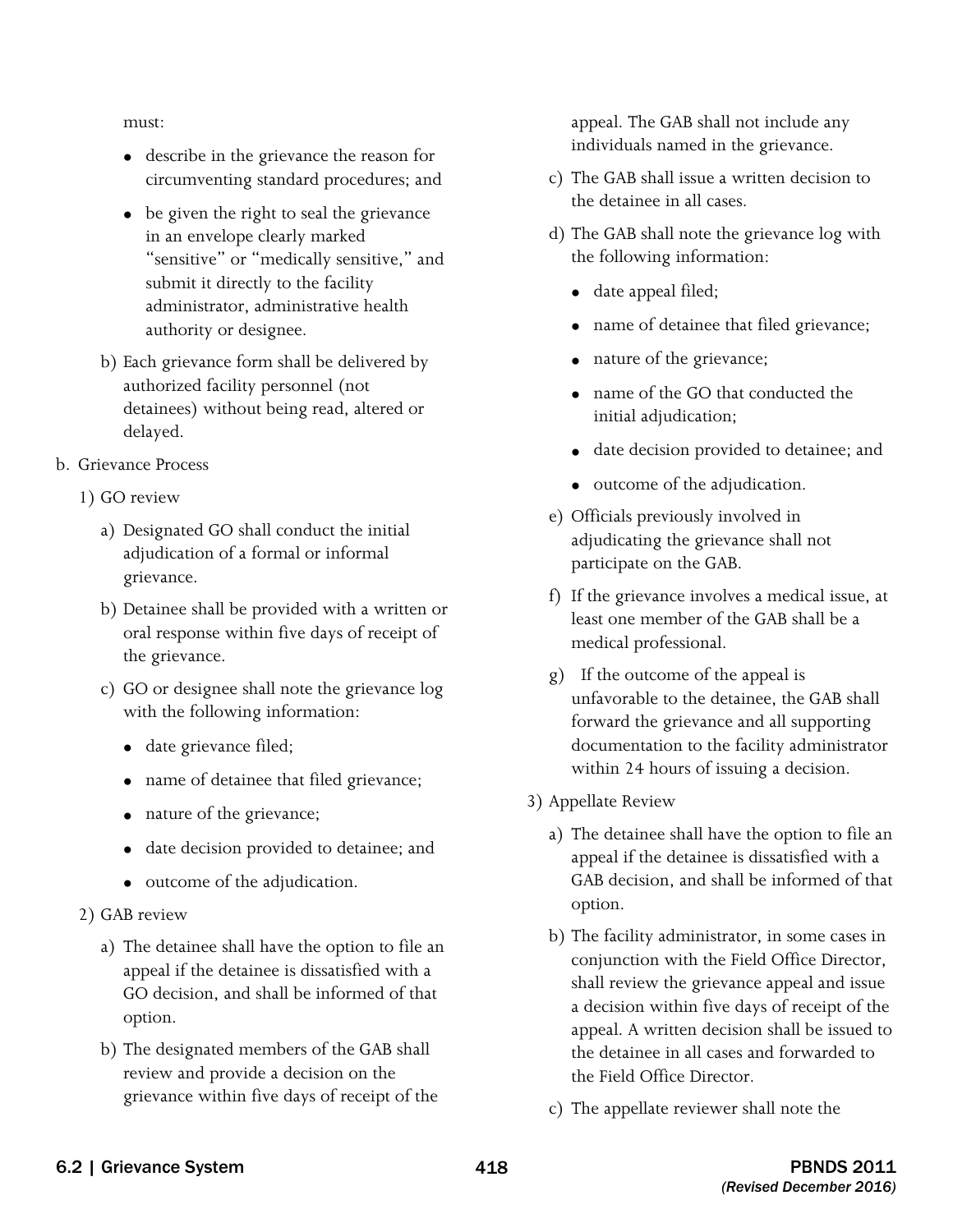grievance log with the following information:

- date appeal received;
- name of detainee that filed grievance;
- nature of the grievance;
- basis of the GAB decision;
- date decision provided to detainee; and
- outcome of the adjudication.
- d) Facilities shall allow any ICE/ERO detainee dissatisfied with the facility's response to a grievance or those fearing retaliation to be able to appeal or communicate directly with ICE/ERO.

#### 4. Medical Grievances

Formal written grievances regarding medical care shall follow the same procedures per section "3. Formal Written Grievances" above, and shall be submitted directly to medical personnel designated to receive and respond to medical grievances at the facility. Medical grievances may be submitted in a sealed envelope clearly marked "medically sensitive."

Designated medical staff shall act on the grievance within five working days of receipt and provide the detainee a written response of the decision and the rationale. This record shall be maintained per the following section "D. Record-Keeping and File Maintenance."

## D. Record-Keeping and File Maintenance

Each facility shall maintain a detainee grievance log that shall be subject to regular inspection by the Field Office Director and ICE headquarters staff. Documentation shall include the following information:

- date grievance filed;
- name of detainee that filed grievance;
- nature of the grievance;
- date decision provided to detainee; and
- outcome of the adjudication.

 Medical grievances shall be maintained in the detainee's medical file.

Facility staff shall assign each grievance a log number, enter it in the space provided on the detainee grievance form, and record it in the detainee grievance log in chronological order, according to the following stipulations:

- 1. the log entry number and the detainee grievance number must match;
- 2. the log shall include the receipt date and the disposition date; and
- 3. nuisance or petty grievances and grievances rejected or denied must also be logged with the appropriate notation and justification (for example, "petty").

A copy of the grievance disposition shall be placed in the detainee's detention file and provided to the detainee within five days.

ICE may audit grievance logs and individual cases as often as necessary to ensure compliance with the established grievance procedures and to assess the implementation of decisions within the facility. The ICE Office of Professional Responsibility may conduct trend analysis to determine the nature of grievances being filed across ICE facilities, resources expended on their resolution and outcomes.

### E. Established Pattern of Abuse of the Grievance System

If a detainee establishes a pattern of filing nuisance complaints or otherwise abusing the grievance system, the facility administrator may identify that person, in writing, as one for whom not all subsequent complaints must be fully processed. However, feedback shall be provided to the detainee, and records shall be maintained of grievances